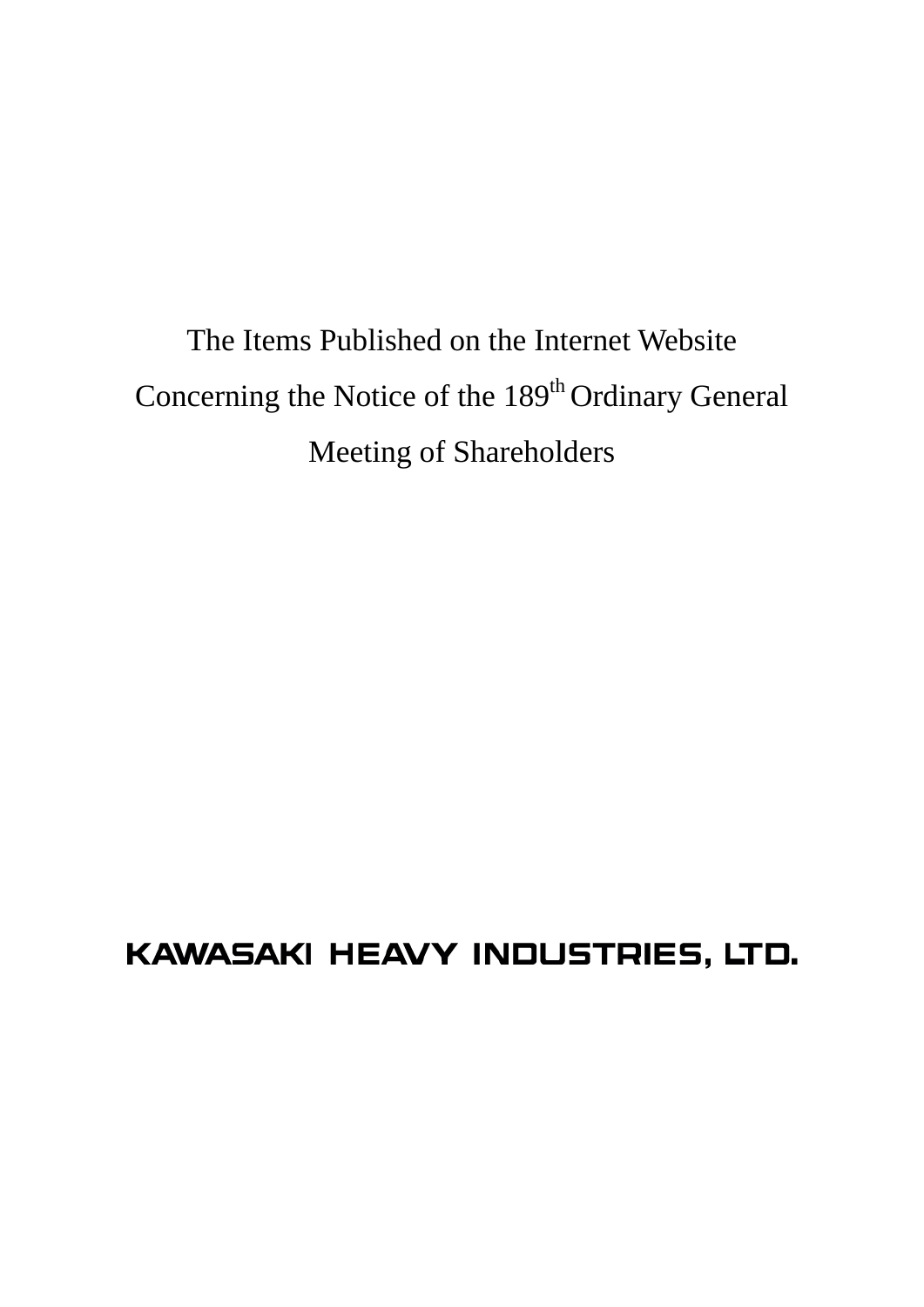# **Notes to the Consolidated Financial Statements**

# **(Notes to the basis for preparation of consolidated financial statements)**

1. Scope of consolidation

Number of consolidated subsidiaries and names of principal subsidiaries 97 in total

- (Domestic) Kawasaki Trading Co., Ltd., Kawasaki Machine Systems, Ltd., KCM Corporation, NIPPI Corporation, Kawasaki Thermal Engineering Co., Ltd., EarthTechnica Co., Ltd., KCMJ Corporation, Kawasaki Motors Corporation Japan,
- (Overseas) Kawasaki Motors Corp., U.S.A., Kawasaki Motors Manufacturing Corp., U.S.A., Kawasaki Motors Europe N.V., Kawasaki Motors Enterprise (Thailand) Co., Ltd., Kawasaki Rail Car, Inc., P.T. Kawasaki Motor Indonesia, Flutek, Ltd. Kawasaki Motors (Phils.) Corporation, Kawasaki Precision Machinery Trading (Shanghai) Co., Ltd., Kawasaki Motores do Brasil Ltda., Kawasaki Precision Machinery (U.K.) Ltd.

Four newly established subsidiaries were included in the scope of consolidation. Three consolidated subsidiaries were excluded from the scope of consolidation because they were merged into another consolidated subsidiary through an absorption-type merger.

- 2. Application of the equity method
	- (1) Number of non-consolidated subsidiaries and affiliates and names of principal companies which are subject to the equity method 14 in total Affiliates 14, Nantong COSCO KHI Ship Engineering Co., Ltd. (2) Names of principal companies of non-consolidated

subsidiaries and affiliates not subject to the equity method Affiliates Commercial Airplane Co., Ltd., Asahi

Aluminium Co., Ltd.

These affiliates are excluded from application of the equity method because they do not have any material impact on the consolidated financial statements with respect to net income and retained earnings.

- 3. Significant accounting policies
	- (1) Standards and methods for evaluation of assets
		- (i) Marketable securities
			- Bonds held to maturity Principally stated by the amortized cost method Other marketable securities
				- Securities with market quotations

Stated at market based on the market price on the settlement date of the accounting period (with all valuation differences charged to net assets and the cost of sale computed mainly by the moving average method).

- Securities without market quotations Stated at cost principally using the moving average method No trading securities are held by the Company.
- (ii) Inventories

Stated at cost principally using the specific identification method, the moving-average method, and the first-in first-out method (a method for lowering the book value due to deterioration of profitability)

- (iii) Net credit and net liability incurred by derivative transactions Stated at market
- (2) Depreciation methods for fixed assets
	- (i) Property, plant and equipment
		- Other than leased assets

The declining balance method is principally used for depreciation. However, the straight line method is used for buildings acquired on or after April 1, 1998 (excluding buildings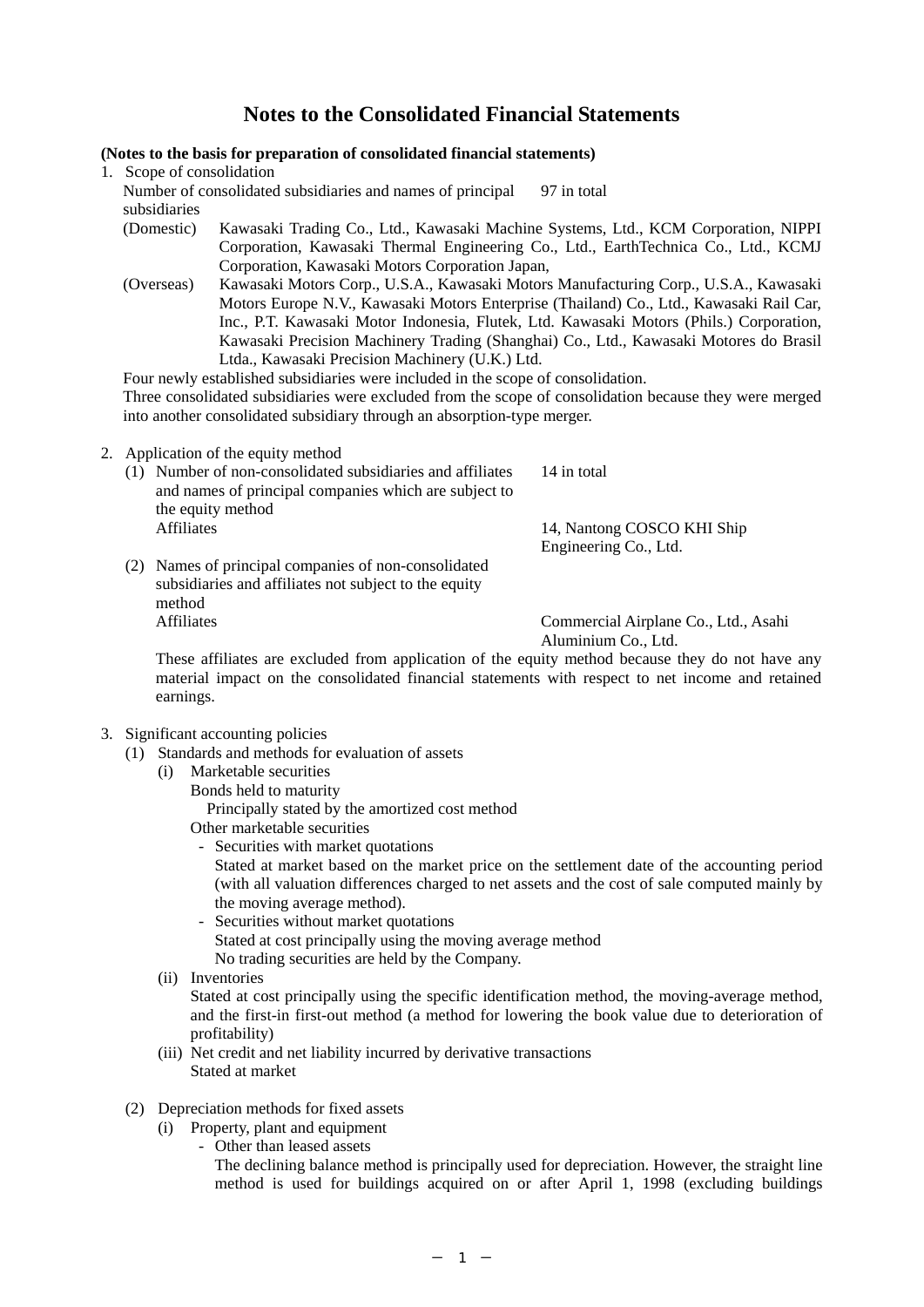fixtures).

- Leased assets

The leased assets involved in finance lease transactions that do not involve transfer of ownership are subject to the straight-line method, whereby the leasing period is deemed to be the duration of useful life and the residual value as zero.

With respect to finance lease transactions not involving the transfer of ownership undertaken prior to the first year of implementation of the revision of the lease accounting standards, the Company continues to apply accounting treatment similar to that for ordinary operating leasing transactions.

- (ii) Intangible assets
	- Other than leased assets

The straight line method is used. The Company's own software (used by the Company) is subject to amortization based on the period of internal use (generally five years).

- Leased assets

The leased assets involved in finance lease transactions that do not involve transfer of ownership are subject to the straight-line method, whereby the leasing period is deemed to be the duration of useful life and the residual value as zero.

With respect to finance lease transactions not involving transfer of ownership undertaken prior to the first year of the implementation of the revision of the lease accounting standards, the Company continues to apply an accounting treatment similar to that for ordinary operating leasing transactions.

(3) Standards for translation of assets and liabilities denominated in foreign currencies into yen The Company applies the revised accounting standards for transactions denominated in foreign

currencies (*Opinion Concerning the Revision of Accounting Standards for Transactions Denominated in Foreign Currencies* issued by Business Accounting Council on October 22, 1999).

- (4) Methods of accounting for provisions
	- (i) Allowance for doubtful receivables

In order to provide losses due to doubtful receivables, an amount mainly based on the historical write-off rate is recorded for ordinary receivables, and the necessary amount based on the estimated recoverability of individual cases is recorded for specified receivables such as doubtful receivables.

- (ii) Accrued bonuses A provision is recorded based on estimated bonuses to employees.
- (iii) Provision for product warranties

A provision is recorded for expenditures for warranties concerning construction contracts based on past experience or on estimations of individual cases.

- (iv) Provision for losses on construction contracts A provision for an estimated amount of losses is recorded for the next fiscal year and thereafter concerning construction works which are anticipated to incur significant losses and which allow reasonable estimation of the loss incurred at the end of fiscal year under review among those construction works that have not been delivered as of the end of the fiscal year.
- (v) Employees' retirement and severance benefits A provision is recorded for the amount deemed to have been incurred as of fiscal year-end under review based on the estimated retiree benefits and plan assets as of this fiscal year-end (including the retirement benefit trust) in order to cover employee retirement benefits. Actuarial differences are expensed effective from the next fiscal year mainly by the straight line method over a period of ten years, and past service liabilities are expensed effective from this fiscal year chiefly by the straight line method for a period of ten years.
- (vi) Provision for losses on damages suit In preparedness for litigation losses, we have estimated future potential losses, and have posted an amount deemed necessary.
- (vii) Provision for environmental measures The Company provided an estimated amount to cover expenditures for environmental measure expenses such as the disposal of PCB (poly chlorinated biphenyl) waste and soil improvement required under the "Law Concerning Special Measures for Promotion of Appropriate Disposal of PCB Waste."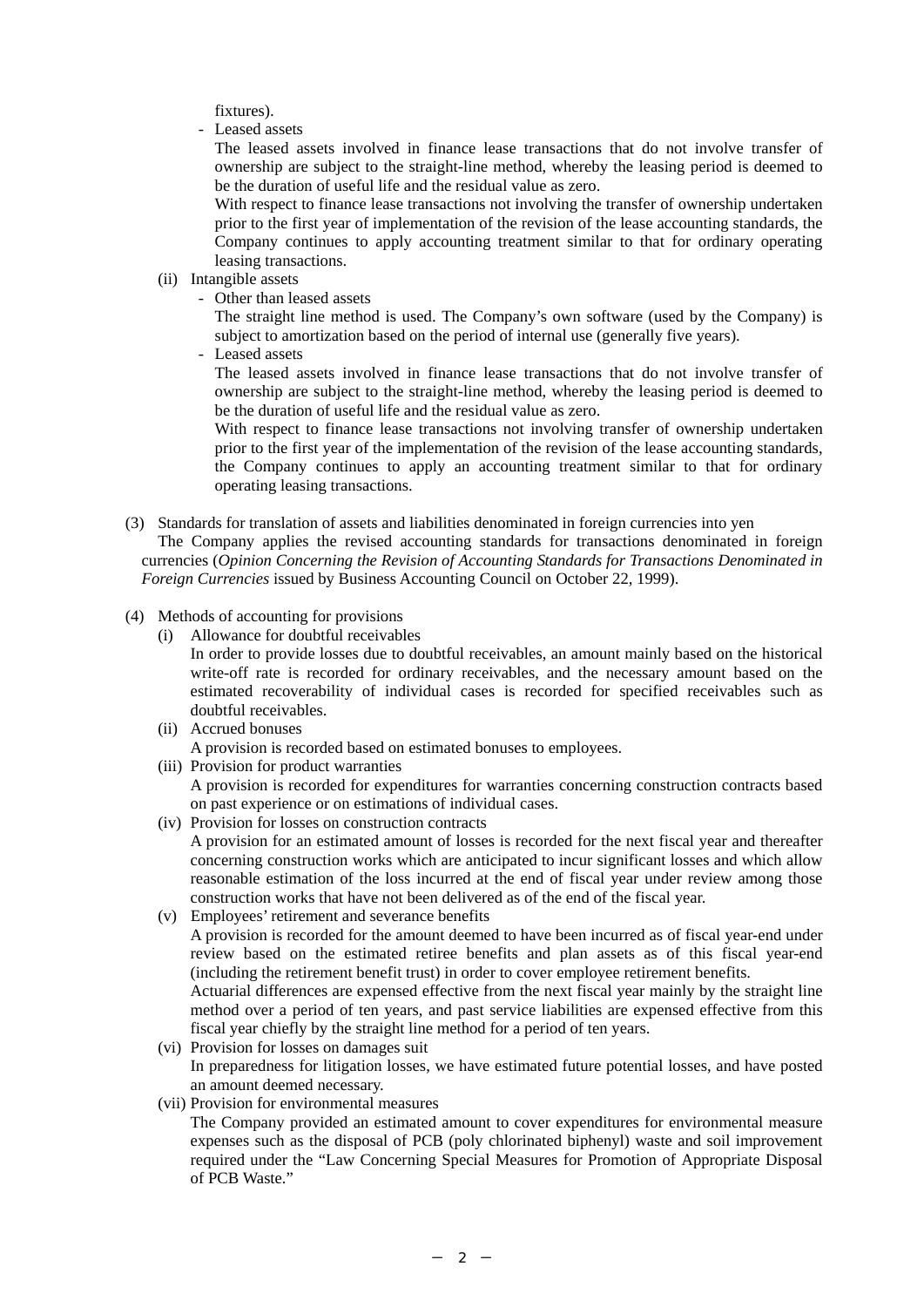#### (5) Hedge accounting policy

The Company employs deferred hedge accounting and defers recognition of unrealized losses, unrealized gains, and evaluation differences incurred by the marking to market of hedges such as derivative transactions as net assets until losses and gains due to the target of hedging are recognized.

#### (6) Standards for revenue recognition

The standard applied for posting revenue for construction contracts is in accordance with the Accounting Standard for Construction Contracts (Accounting Standards Board of Japan(ASBJ), Statement No. 15, December 27, 2007) and Guidance on Accounting Standard for Construction Contracts (ASBJ Guidance No. 18, December 27, 2007). However, with respect to posting of revenue for long-term or major construction works (principally those with a construction period longer than 1 year, and a contract amount of ¥3 billion or more) for which construction started prior to March 31, 2009, we apply the construction progress standard (the estimate for the rate of construction progress is mainly according to the cost accounting method), and with respect to other construction we apply the completed-contract method.

With regard to contracts for which the amount of revenue from delivery is not determined and/or cost of sales is not finalized, both sales and cost of sales are estimated.

The standard for posting revenues related to finance lease transactions is principally done by the method of posting the net sales and cost of sales at the time the lease fees are received.

- (7) Consumption tax and local consumption tax are subject to accounting treatment using the tax excluded method.
- (8) From the 189th fiscal year, the Company adopt a consolidated tax payment system.
- (9) Amortization method and amortization period of goodwill

Goodwill is amortized over the relevant period by the straight line method based on an estimate of their effective duration. However, all goodwill that is monetarily insignificant is amortized at the same time in the fiscal year under review.

#### **(Additional information)**

Application of accounting standard relating to accounting changes and error corrections

In terms of accounting changes and corrections of errors contained in previous reports after the beginning of the 189th fiscal year, we adopted "Accounting Standard for Accounting Changes and Error Corrections" (ASBJ Statement No. 24, December 4, 2009) and "Guidance for Accounting Standard for Accounting Changes and Error Corrections" (ASBJ Guidance No. 24, December 4, 2009).

Impact of changes in tax rates

The Law to Revise the Income Tax, etc. in Order to Construct a Tax System Addressing Changes in the Socio-Economic Structure (Law No. 114 of 2011) and The Law on Special Measures to Secure Financial Resources for Reconstruction Following the Great East Japan Earthquake (Law No. 117 of 2011) were promulgated on December 2, 2011, thereby mandating the reduction of the corporate tax rate and the levy of a special reconstruction corporate tax for fiscal years commencing on or after April 1, 2012. Pursuant to these laws, the statutory effective tax rate used in calculating deferred tax assets and deferred tax liabilities (limited to items eliminated on or after April 1, 2012) has been reduced from the 40.5% previously used to 37.8% for items expected to be collected or paid in the period from April 1, 2012, to March 31, 2015, and to 35.5% for items expected to be collected or paid on or after April 1, 2015.

As a result, deferred tax assets (net of deferred tax liabilities) decreased ¥5,917 million, and income taxes-deferred recorded in the year ended March 31, 2012, valuation difference on available-for-sale securities, and deferred gains or losses on hedges increased by ¥6,188 million, ¥252 million and ¥18 million, respectively.

#### **(Notes to Consolidated Balance Sheet)**

1. The amounts presented are rounded down to the nearest unit.

| Accumulated depreciation of property, plant and equipment | ¥664.810million |
|-----------------------------------------------------------|-----------------|
| Assets pledged as collateral                              |                 |
| Accounts receivable-trade                                 | ¥44.932 million |

| Accounts receivable-trade              | $444.932$ million |
|----------------------------------------|-------------------|
| Buildings and structures               | $43.981$ million  |
| Land                                   | ¥6 million        |
| Securities held for investment purpose | $4418$ million    |
|                                        |                   |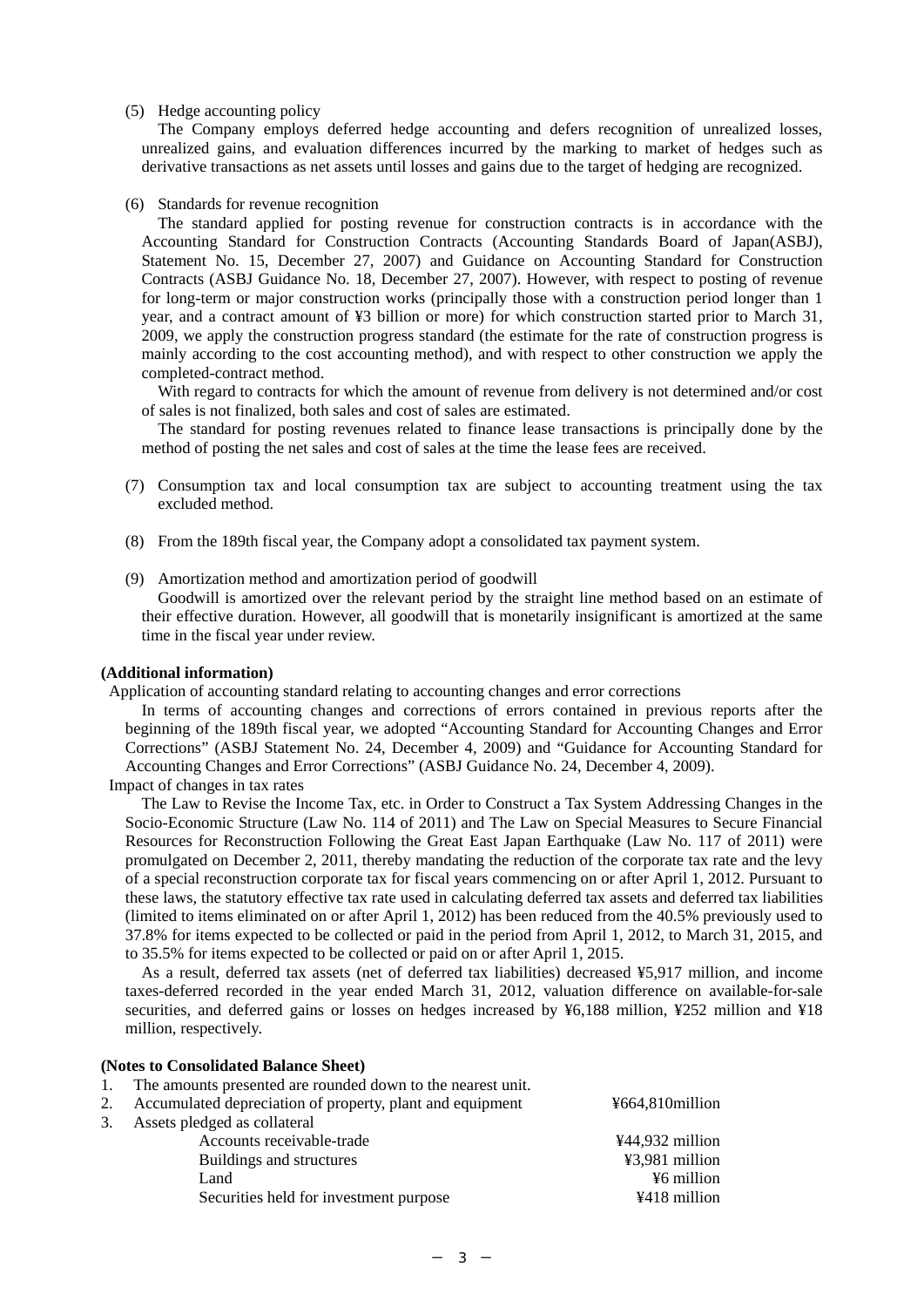|    | Other<br>Besides those mentioned above, shares of affiliates in the amount of ¥30<br>million, which are eliminated in consolidated financial statements, are offered<br>in security (revolving pledge).<br>Liabilities relating to collateral | $413$ million                        |
|----|-----------------------------------------------------------------------------------------------------------------------------------------------------------------------------------------------------------------------------------------------|--------------------------------------|
|    | Short-term borrowings                                                                                                                                                                                                                         | $\text{\textsterling}29,473$ million |
|    | Long-term debt                                                                                                                                                                                                                                | $¥178$ million                       |
|    | Other                                                                                                                                                                                                                                         | ¥59 million                          |
| 4. | Guarantee obligations for bank loans of subsidiaries and                                                                                                                                                                                      |                                      |
|    | affiliates, etc. and employees                                                                                                                                                                                                                | $\text{\textsterling}29.496$ million |

# **(Notes to Consolidated Statement of Income)**

- 1. The amounts presented are rounded down to the nearest unit.
- 2. Loss on impairment of fixed assets
	- (1) Outline of the asset group that recognized an impairment loss

| Use                                 | Place                           | Type                                                 |
|-------------------------------------|---------------------------------|------------------------------------------------------|
| Assets used for business operations | Sakaide City, Kagawa            | Buildings and structures, Machinery<br>and equipment |
| Assets used for business operations | Minato-ku and Koto-ku,<br>Tokyo | Buildings and structures                             |
| Idle assets                         | Kakamigahara City, Gifu         | Buildings and structures                             |
| Idle assets                         | Akashi City, Hyogo              | Buildings and structures                             |
| Idle assets                         | Takeda City, Oita               | Lands, etc.                                          |

(2) Method for classifying individual asset groups Classification of individual asset groups is conducted principally on the basis of operating activities, and significant leasing assets and idle assets are treated individually as a specific asset group.

- (3) Developments that led to the recognition of an impairment loss Certain assets experienced a deterioration of operating results, decline of market price, and loss of usability. Accordingly, the Company lowered the book values of the relevant assets to recoverable amounts.
- (4) Method for computation of recoverable amount

A recoverable amount is estimated by the net sale price or the use value. The net sale price is determined based on the real estate appraisal or the assessed value for real estate tax, and the use value is computed based on future cash flow.

(5) Amount of impairment loss

The amount of ¥14,921 million for impairment loss was posted under extraordinary losses as impairment loss, and the breakdown of the types of fixed assets is as follows.

| Buildings and structures | $47,091$ million  |
|--------------------------|-------------------|
| Machinery and equipment  | $44,315$ million  |
| Land                     | $42,587$ million  |
| <b>Others</b>            | ¥926 million      |
| Total                    | $¥14,921$ million |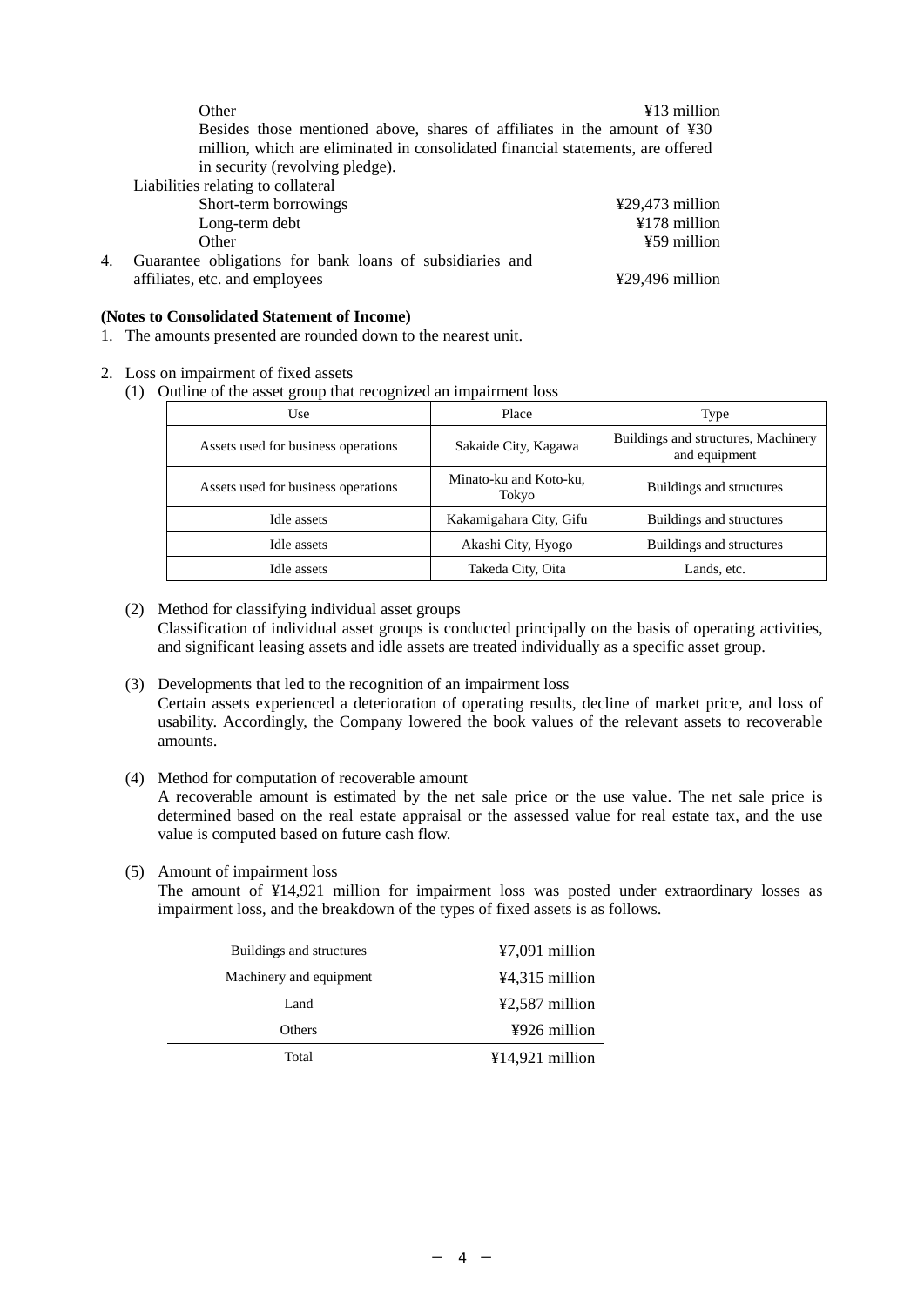#### **(Notes to Consolidated Statement of Changes in Net Assets)**

1. Total number of shares outstanding as of end of the fiscal year under review

Common stock 1,671,892,659 shares

|  |  | Dividends |
|--|--|-----------|
|--|--|-----------|

| uus                                                    |                                 |                             |                |                |
|--------------------------------------------------------|---------------------------------|-----------------------------|----------------|----------------|
| Resolution                                             | Total dividend<br>(million ven) | Dividend per share<br>(ven) | Record date    | Effective date |
| General Meeting of<br>Shareholders on<br>June 28, 2011 | 5,011                           |                             | March 31, 2011 | June 29, 2011  |
|                                                        |                                 |                             |                |                |

| Scheduled date of<br>resolution                        | Total dividend<br>(million yen) | Dividend per share<br>(ven | Record date    | Effective date |
|--------------------------------------------------------|---------------------------------|----------------------------|----------------|----------------|
| General Meeting of<br>Shareholders on<br>June 27, 2012 | 8.359                           |                            | March 31, 2012 | June 28, 2012  |

#### **(Notes to financial instruments)**

#### 1. Matters regarding financial instruments

KHI Group raises necessary funds, in light of its business plans; for long-term working capital and capital expenditure funds the Group predominantly raises funds through bank loans and issuance of corporate bonds, for short-term working capital it raises funds through bank loans and issuance of short-term bonds (electronic commercial paper), etc. Temporary surplus funds are invested in highly secure financial assets. We use derivatives to avoid risks described hereunder and do not engage in speculative transactions.

Operating receivables, namely, trade receivables are exposed to counterparty credit risk. The currency exchange risk of the debts and credits in foreign currencies which arise from global business operations is hedged by using foreign exchange forward contracts and currency swaps etc. in principle against the net amount of the debts and credits in the foreign currency. Investments in securities are mainly shares of corporations which we have business dealings with, and of these investments, those shares that are listed are exposed to the risk of market price fluctuations.

Most trade payables, which are operating liabilities, have maturities of less than one year. Some of those are denominated in foreign currencies due to the import of materials, etc., and although they are exposed to the risk of currency fluctuation, most are within the limit of the balance of accounts receivable in the same foreign currency. Debts payable composed of loans, corporate bonds, and lease obligations related to finance lease transactions are raised for the purpose of securing working capital and capital expenditure funds, and the longest maturity from the date of settlement is about 10 years. Some of those instruments have floating interest and are denominated in foreign currencies and are therefore exposed to the risk of interest rate and currency exchange fluctuations, however we hedge those risks as required by using derivatives transactions (interest rate swaps and currency swaps).

Derivative transactions are transactions which include exchange forward contracts and currency options and currency swaps transactions for the purpose of hedging exchange fluctuation risks of the debts and credits in foreign currencies, and interest rates swap transactions etc. for the purpose of hedging interest fluctuation risks of debts payable.

2. Matters concerning fair market value, etc. of financial instruments

The prices recorded in the consolidated balance sheet, fair market value and the difference between those as of the end of this consolidated fiscal year are as follows.

|                               |                                                               |                           | (Unit: million yen) |
|-------------------------------|---------------------------------------------------------------|---------------------------|---------------------|
|                               | Price recorded in<br>the consolidated<br>balance sheet( $*$ ) | Fair market<br>$value(*)$ | Difference          |
| (1) Cash on hand and in banks | 34,316                                                        | 34,316                    |                     |
| Trade receivables             | 404,054                                                       | 403,847                   | (206)               |
| (3) Short-term and long term  | 16,427                                                        | 16,398                    | (28)                |
| investment securities         |                                                               |                           |                     |
| (4) Trade payables            | [310, 775]                                                    | [310, 775]                |                     |
| (5) Short-term borrowings     | [137, 568]                                                    | [137, 568]                |                     |
| (6) Current bonds payable     | [10,000]                                                      | [10,000]                  |                     |
| (7) Bonds payable             | [60,000]                                                      | [61,042]                  | (1,042)             |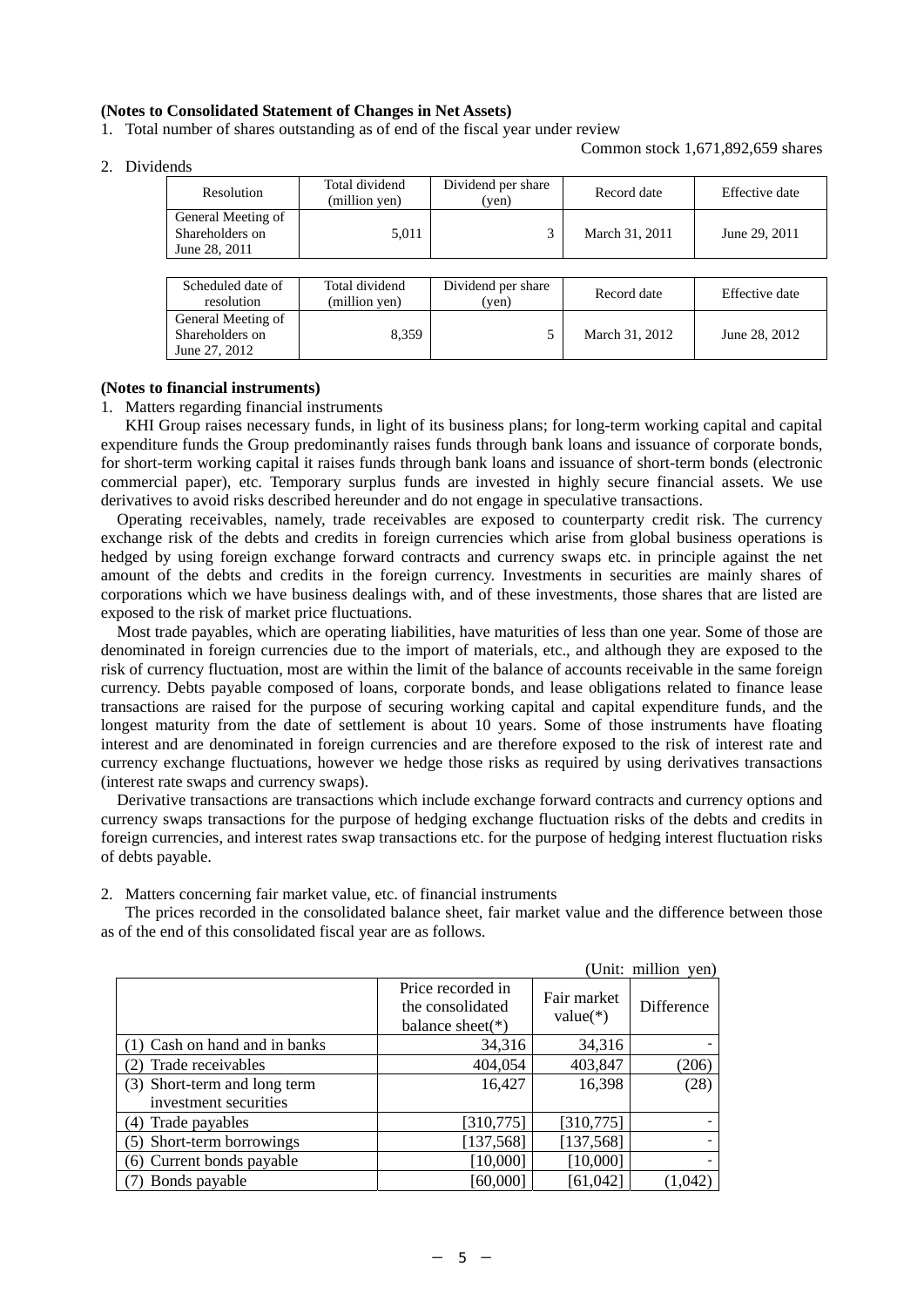| (8)<br>Long-term debt          | 087371                | 100.6201 |  |
|--------------------------------|-----------------------|----------|--|
| (9)<br>Derivative transactions | $,4,886$ <sup>1</sup> | (4,886)  |  |

(\*) Figures which are posted as liabilities are shown in [ ].

- (Note 1) Matters concerning the method for calculating the fair market value of financial instruments and marketable securities and derivatives transactions
- (1) Cash on hand and in banks

These instruments can be settled within short term and fair market value is roughly equal to book value, therefore the fair market value is stated at book value.

(2) Trade receivables

Trade receivables are grouped into a specified period, and are stated at present value calculated by the discount rate, which takes into account the respective period and credit risk.

(3) Short-term and long term investment securities

The fair market value for these securities is stated at the price listed on the exchange.

- (4) Trade payables, (5) Short-term borrowings, (6) Current bonds payable These instruments can be settled within short term and fair market value is roughly equal to book value, therefore the fair market value is stated at book value.
- (7) Bonds payable

The fair market value of these instruments is stated at market price.

(8) Long-term debt

The fair market value of long-term debt is determined by discounting the total of principal and interest by the interest rate on similar new debt.

(9) Derivatives transactions

The fair market value of derivatives is stated at the forward exchange rate or the price offered by the trading financial institution. Of instruments subject to hedge accounting, those which are subject to appropriation of forward exchange contracts are stated in association with hedged trade receivables, and trade payables. Their fair market value is therefore included in the fair market value of the relevant trade receivables, and trade payables. Instruments subject to special treatment such as interest rate swaps are stated in association with hedged long-term debt and their fair market value is therefore included in the fair market value of the relevant long-term debt.

(Note 2) Shares of affiliates, investments in affiliates and unlisted stocks, and investments in silent partnerships (amount recorded in the consolidated balance sheet was ¥37,129 million) are not included in the table above, as it is deemed to be extremely difficult to ascertain fair market value because those instruments have no market prices, and it is not possible to estimate their future cash flows

### **(Notes to per share information)**

| 1. Net assets per share | ¥ 183.06 |
|-------------------------|----------|
| 2. Net income per share | ¥ 13.95  |

## **(Other important subsequent events of the Company)**

Investment in Chinese shipbuilding company

KHI decided to acquire a stake in Dalian COSCO Shipbuilding Industry Co., Ltd. (DACOS), a shipbuilding company based in Dalian, China, and completed the appropriate payment on April 12, 2012.

### 1. Purpose

DACOS is a joint venture company established in the Lushun Economic Development Zone in Dalian. It was co-founded in 2007 by COSCO Shipbuilding Industry Company (COSIC)—a wholly-owned subsidiary of the COSCO Group, which is one of the largest shipping companies worldwide—and Nantong COSCO KHI Ship Engineering Co., Ltd. (NACKS), a 50-50 joint venture operated by KHI and COSIC. DACOS was initially 70% under the ownership of COSIC and 30% under that of NACKS. At its 1.8-million-m2 shipyard complete with two building docks, DACOS's carriers have earned high marks from the shipowners both in terms of timely delivery and quality.

Through the transaction, KHI acquired a 34% stake in DACOS from COSIC, which has accepted the investment of KHI with its more advanced shipbuilding technology in order to make DACOS more competitive and further expand its operations. After the share transfer, DACOS is 36% owned by COSIC, 34% by KHI and 30% by NACKS.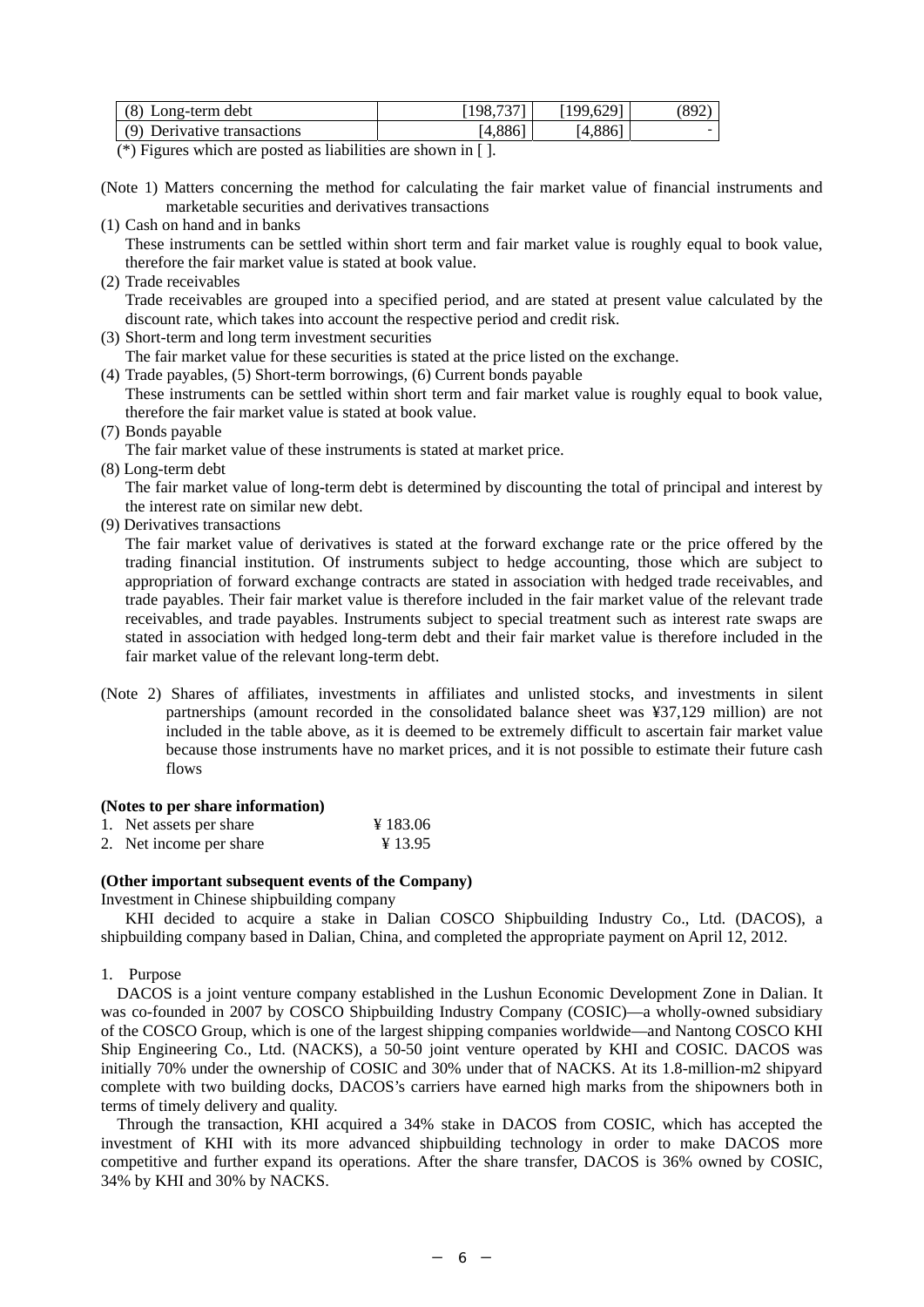As a direct investor in DACOS, KHI will aim to build a stronger cooperative relationship based on the successes of NACKS, its first joint venture with COSIC. KHI will also work toward enhancing DACOS's capacity to develop, design and build ships, while improving its production and management system to lay a firm foundation, thereby contributing to DACOS's long-term growth.

# 2. Overview of Dalian COSCO Shipbuilding Industry Co., Ltd. (DACOS)

| $(1)$ Location:        | No.1 Shunda Street, Lushun Economic Development Zone, Dalian,                              |
|------------------------|--------------------------------------------------------------------------------------------|
|                        | Liaoning, China                                                                            |
| (2) Representative:    | Xu Kai (Chairman and COSIC General Manager)                                                |
| (3) Founding date:     | July 18, 2007                                                                              |
| $(4)$ Operation:       | Design, manufacture, sales and maintenance of ships                                        |
| $(5)$ Capital:         | 2,620 million yuan                                                                         |
| (6) Investment by KHI: | 1,165 million yuan                                                                         |
|                        | (7) Ownership after investment by KHI: COSCO Shipbuilding Industry Company (COSIC):<br>36% |
|                        | Kawasaki Heavy Industries, Ltd.:<br>34%                                                    |
|                        | Nantong COSCO KHI Ship Engineering Co., Ltd. (NACKS):                                      |
|                        | 30%                                                                                        |
|                        | *NACKS is a 50-50 joint venture co-founded by COSIC and                                    |
|                        | KHI.                                                                                       |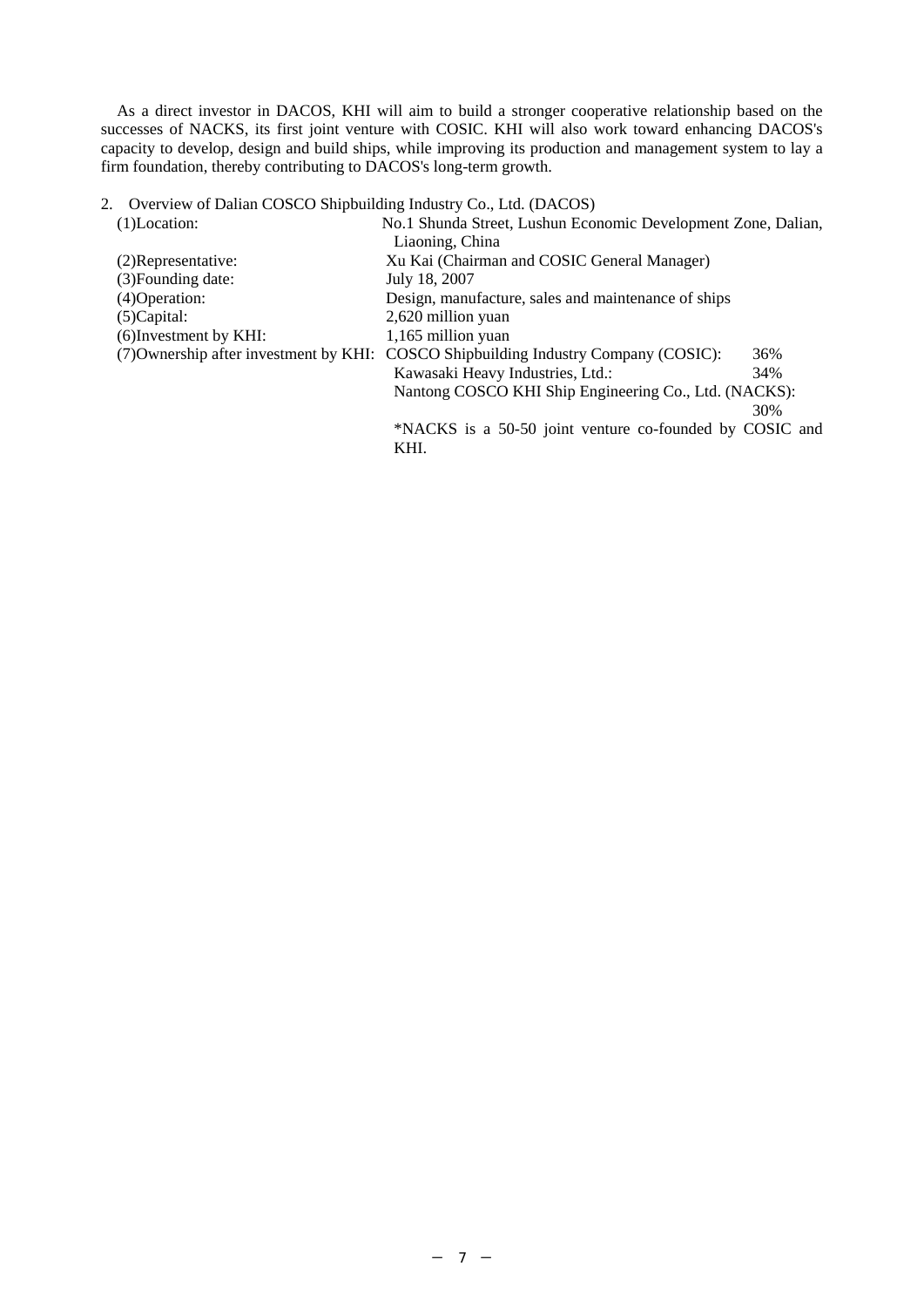# **Notes to the Non-consolidated Financial Statements**

# **(Notes to significant accounting policies)**

- 1. Marketable securities are evaluated by the following methods:
	- (1) Investment securities of subsidiaries and affiliates
	- Stated at cost using the moving-average method
	- (2) Other marketable securities
		- Securities with market quotations
			- Stated at market based on the market price on the settlement date of the fiscal year.
				- Evaluation differences are all charged to net assets, and the amount obtained by subtracting the amount of tax effect from the total amount of the evaluation difference is represented in the section of net assets as "Net unrealized gains on securities."
				- The cost of sales is calculated chiefly by the moving average method.
		- ・ Securities without market quotations
			- Stated at cost using the moving average method
				- Trading securities and held-to-maturity bonds are not held by the Company.
- 2. Inventories are stated at cost using the specific identification method and the moving-average method (a method for lowering the book value due to deterioration of profitability)
- 3. Derivatives are stated at market
- 4. Property, plant and equipment are subject to depreciation conducted by the following methods:
	- (1) Other than leased assets
		- The Company mainly employs the declining balance method for depreciation. However, the straight line method is used for buildings acquired on April 1, 1998, or thereafter (excluding buildings fixtures).
	- (2) Leased assets

The leased assets involved in finance lease transactions that do not involve transfer of ownership are subject to the straight-line method, whereby the leasing period is deemed to be the duration of useful life and the residual value as zero.

With respect to finance lease transactions not involving the transfer of ownership undertaken prior to the first year of implementation of the revision of the lease accounting standards, the Company continues to apply accounting treatment similar to that for ordinary operating leasing transactions.

- 5. Intangible assets are subject to amortization conducted by the following methods:
	- (1) Other than leased assets

The straight line method is used. The Company's own software (used by the Company) is subject to amortization based on the period of internal use (five years).

(2) Leased assets

The leased assets involved in finance lease transactions that do not involve transfer of ownership are subject to the straight-line method, whereby the leasing period is deemed to be the duration of useful life and the residual value as zero.

With respect to finance lease transactions not involving transfer of ownership undertaken prior to the first year of the implementation of the revision of the lease accounting standards, the Company continues to apply an accounting treatment similar to that for ordinary operating leasing transactions.

- 6. The Company applies the revised accounting standards for transactions denominated in foreign currencies (*Opinion Concerning the Revision of Accounting Standards for Transactions Denominated in Foreign Currencies* issued by the Business Accounting Deliberation Council on October 22, 1999) as standards for translation of assets and liabilities denominated in foreign currencies into yen.
- 7. Standards of accounting for provisions
	- (1) Allowance for doubtful receivables
		- In order to provide losses due to doubtful receivables, an amount based on the historical write-off rate is recorded for ordinary receivables, and the necessary amount based on the estimated recoverability of individual cases is recorded for specified receivables such as doubtful receivables.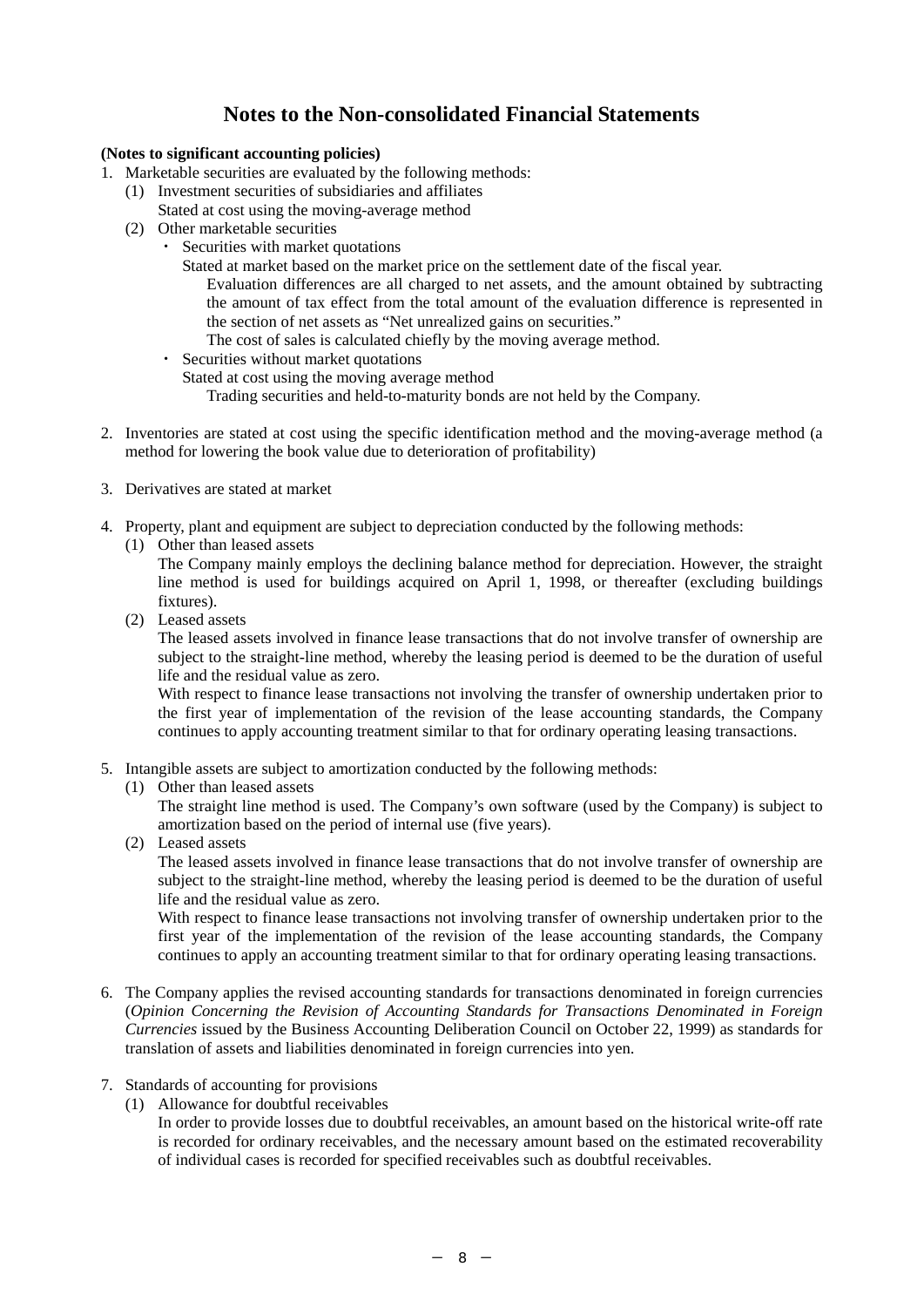# (2) Accrued bonuses

The Company has recorded a provision based on the estimated amount of payments in order to cover the bonus payouts to employees in accordance with the Company's Rules for Bonus Payment

- (3) Provision for product warranties A provision is recorded for expenditures for warranties concerning construction contracts based on past experience or on estimations of individual cases.
- (4) Provision for losses on construction contracts A provision for an estimated amount of losses is recorded for the next fiscal year and thereafter concerning construction works which are anticipated to incur significant losses and which allow reasonable estimation of the loss incurred at the end of this fiscal year among those construction works that have not been delivered as of the end of the fiscal year.
- (5) Employees' retirement and severance benefits

A provision is recorded for the amount deemed to have been incurred as of this fiscal year-end based on the estimated retiree benefits and plan assets as of this fiscal year-end (including the pension trust) to cover employee retirement benefits. Actuarial differences are expensed by the straight-line method over a period of ten years commencing from the following fiscal year, and past service liabilities are expensed by the straight-line method over a period of ten years commencing from the current fiscal year.

- (6) In preparedness for litigation losses, we have estimated future potential losses, and have posted an amount deemed necessary.
- (7) Provision for environmental measures

The Company provided an estimated amount to cover expenditures for environmental measure expenses such as the disposal of PCB waste and soil improvement required under the "Law Concerning Special Measures for Promotion of Appropriate Disposal of PCB (poly chlorinated biphenyl) Waste."

# 8. Hedge accounting policy

The Company employs deferred hedge accounting and defers recognition of unrealized losses, unrealized gains, and evaluation differences incurred by the marking to market of hedges such as derivative transactions as net assets until losses and gains due to the target of hedging are recognized.

9. Standards for revenue recognition

The standard applied for posting revenue for construction contracts is in accordance with the Accounting Standard for Construction Contracts (ASBJ Statement No. 15, December 27, 2007) and Guidance on Accounting Standard for Construction Contracts (ASBJ Guidance No. 18, December 27, 2007). However, with respect to posting of revenue for long-term or major construction works (those with a construction period longer than 1 year, and a contract amount of ¥3 billion or more) for which construction started prior to March 31, 2009 we apply the construction progress standard (the estimate for the rate of construction progress is mainly according to the cost accounting method), and with respect to other construction we apply the completed-contract method. With regard to contracts for which the amount of revenue from delivery is not determined and/or cost of sales is not finalized, both sales and cost of sales are estimated.

- 10. Consumption tax and local consumption tax are subject to the accounting treatment using the tax excluded method.
- 11. From 189th fiscal year, we adopt a consolidated tax payment system.

### **(Additional information)**

Application of accounting standard relating to accounting changes and error corrections

In terms of accounting changes and corrections of errors contained in previous reports after the beginning of the 189th fiscal year, we adopted "Accounting Standard for Accounting Changes and Error Corrections" (ASBJ Statement No. 24, December 4, 2009) and "Guidance for Accounting Standard for Accounting Changes and Error Corrections" (ASBJ Guidance No. 24, December 4, 2009).

### **(Change in presentation methods)**

Non-consolidated statement of income

"Loss on disposal of fixed assets" (¥429 million in the previous fiscal year) is presented independently as a result of the increase in the significance of the amount.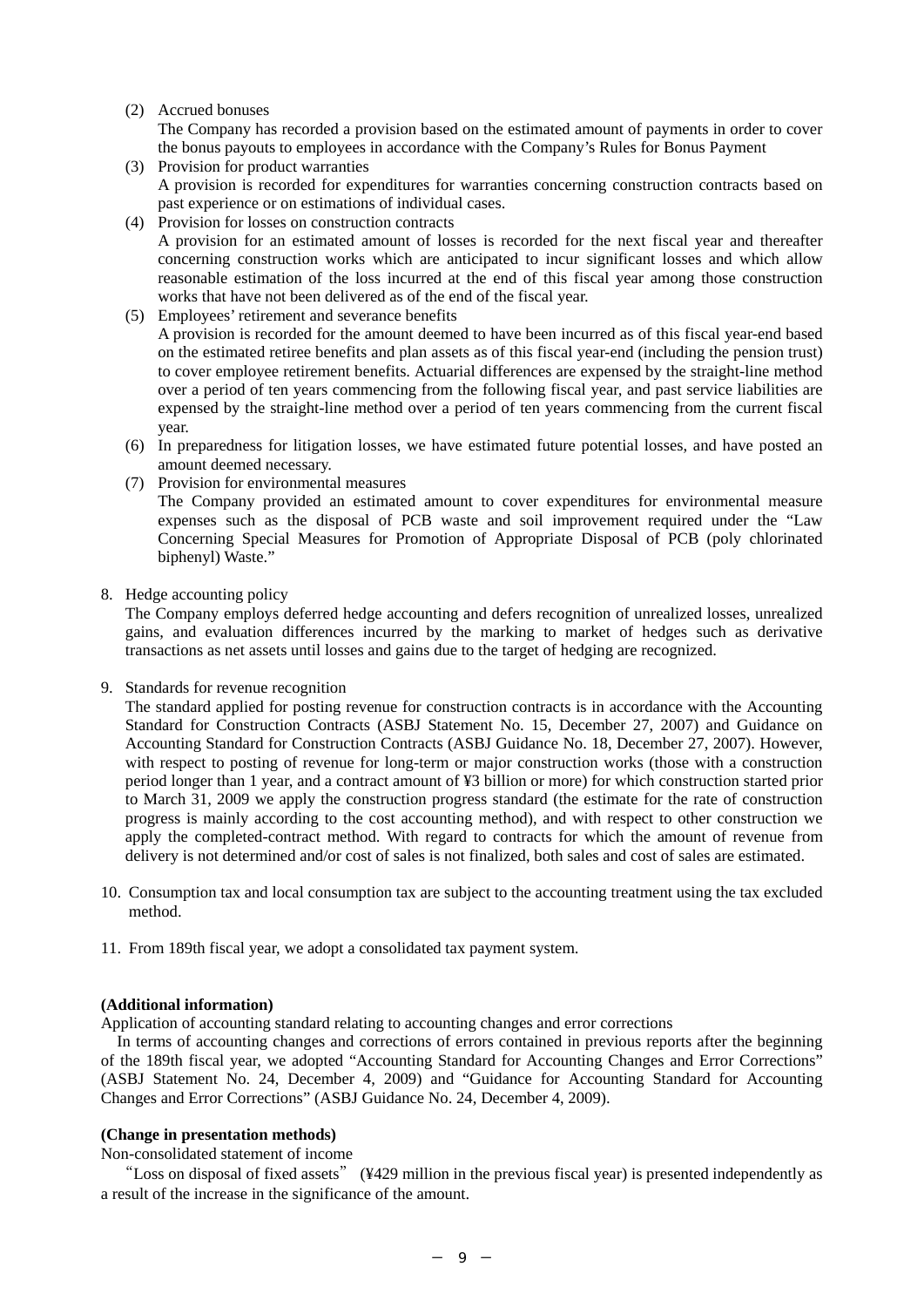|    | (Notes to Non-Consondated Balance Sheet)                         |
|----|------------------------------------------------------------------|
|    | The amounts presented are rounded down to the nearest unit.      |
| 2. | Accumulated depreciation of property, plant and equipment        |
| 3. | Monetary receivables from and payables to affiliates             |
|    | Short-term monetary assets                                       |
|    | Long-term monetary assets                                        |
|    | Short-tem monetary liabilities                                   |
| 4. | Asset pledged as collateral and liability relating to collateral |
|    | Assets pledged as collateral<br>(1)                              |
|    | Investment securities                                            |

|    |     | Investment securities                                 | $\angle 41$ million          |
|----|-----|-------------------------------------------------------|------------------------------|
|    |     | <b>Buildings</b>                                      | $\frac{1}{2}$ 88 million     |
|    |     | Total                                                 | $\frac{1}{2}$ 129 million    |
|    | (2) | Liability relating to collateral                      |                              |
|    |     | Long-term debt (due for repayment within one year)    | $\frac{1}{2}$ 16 million     |
|    |     | Long-term debt                                        | $\frac{1}{2}$ 178 million    |
| 5. |     | Guarantee liability for bank borrowings by affiliates |                              |
|    |     | and employees                                         | $\frac{1}{2}$ 43,598 million |

# **(Notes to Non-consolidated Statement of Income)**

**(Notes to Non-Consolidated Balance Sheet)** 

1. The amounts presented are rounded down to the nearest unit.

- 2. Transactions with affiliates
	- Net sales  $\frac{4}{306.334}$  million Purchases  $\frac{4}{141.597}$  million Transactions other than operating transactions  $\frac{4}{29,573}$  million
- 3. Loss on impairment of fixed assets
	- (1) Outline of the asset group that recognized an impairment loss

| Use                                                                    | Place                    | Type                                                 |  |
|------------------------------------------------------------------------|--------------------------|------------------------------------------------------|--|
| Assets used for business operations                                    | Sakaide City, Kagawa     | Buildings and structures, Machinery<br>and equipment |  |
| Minato-ku and Koto-ku,<br>Assets used for business operations<br>Tokyo |                          | <b>Buildings</b>                                     |  |
| Idle assets                                                            | Kakamigahara City , Gifu | Buildings and structures                             |  |
| Idle assets                                                            | Akashi City, Hyogo       | Buildings and structures                             |  |
| Idle assets                                                            | Takeda City, Oita        | Lands, etc.                                          |  |

 $\frac{125}{11,935}$  million

 $\frac{12}{187,660}$  million  $\frac{1}{2}$  7,848 million  $\frac{1}{2}$  148,030 million

(2) Method for classifying individual asset groups

Classification of individual asset groups is conducted principally on the basis of operating activities, and significant leasing assets and idle assets are treated individually as a specific asset group.

- (3) Developments that led to the recognition of an impairment loss Certain assets experienced a deterioration of operating results, decline of market price, and loss of usability. Accordingly, the Company lowered the book values of the relevant assets to recoverable amounts.
- (4) Method for computation of recoverable amount A recoverable amount is estimated by the net sale price or the use value. The net sale price is

determined based on the real estate appraisal or the assessed value for real estate tax, and the use value is computed based on future cash flow. (5) Amount of impairment loss

The amount of ¥14,856 million for impairment loss was posted under extraordinary losses as impairment loss, and the breakdown of the types of fixed assets is as follows.

| <b>Buildings</b>        | $44.495$ million         |
|-------------------------|--------------------------|
| <b>Structures</b>       | $\text{\#1,743}$ million |
| Machinery and equipment | $44,315$ million         |
| Land                    | $42,587$ million         |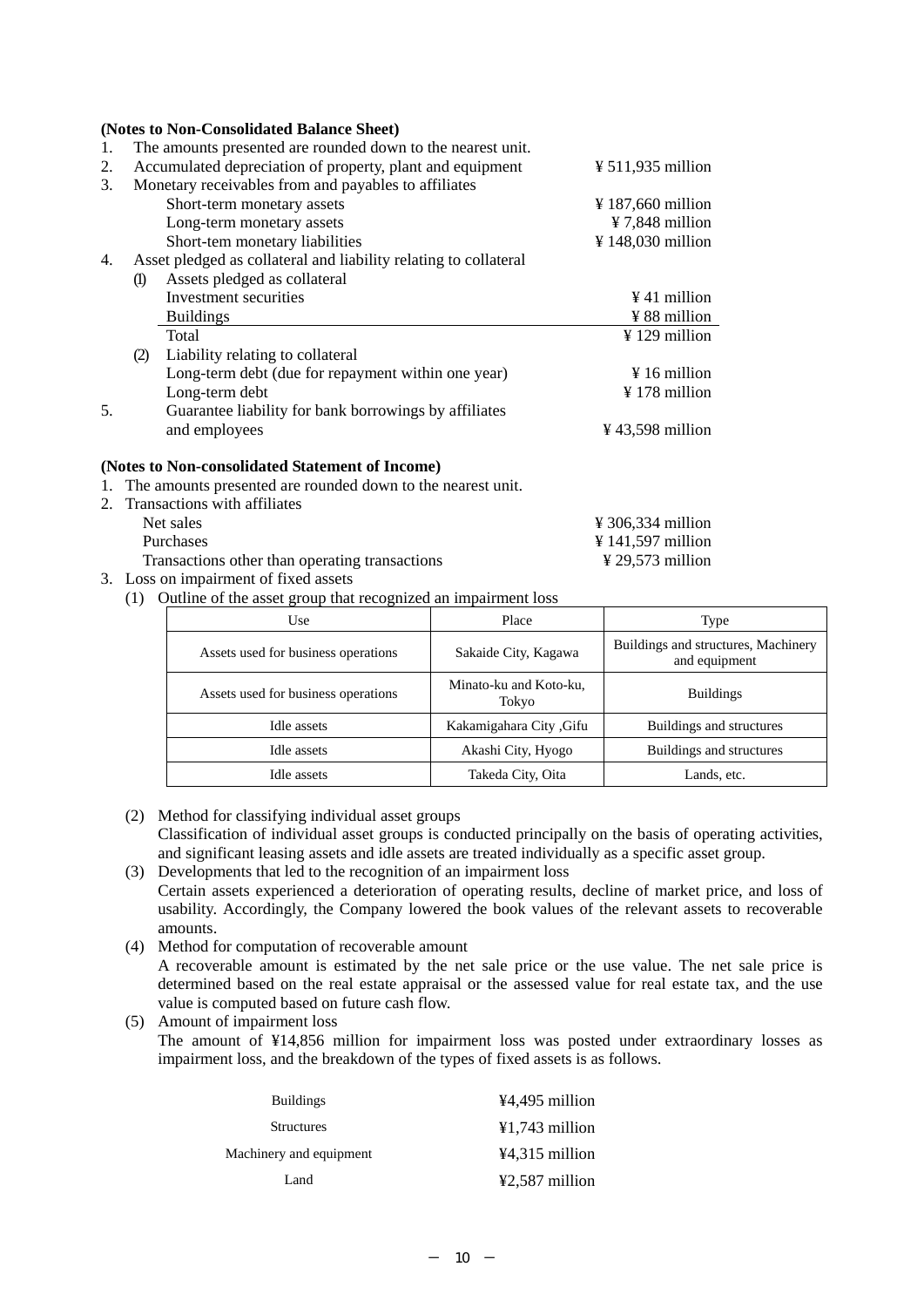Others **¥1,714 million** 

Total  $\text{Y14,856 million}$ 

# **(Notes to Non-consolidated Statement of Changes in Net Assets)**

Number of treasury stock at the end of fiscal year under review

Common stock 77,126 shares

Unit: million yen

# **(Notes to Tax Effect Accounting)**

Among other factors, the main contributing factor to deferred tax assets is the disallowance of various provisions such as the employees' retirement and severance benefits and the accrued bonuses, and the main contributing factor to the deferred tax liabilities incurred is net unrealized gain on securities.

### **(Additional information)**

Impact of changes in tax rates

The Law to Revise the Income Tax, etc. in Order to Construct a Tax System Addressing Changes in the Socio-Economic Structure (Law No. 114 of 2011) and The Law on Special Measures to Secure Financial Resources for Reconstruction Following the Great East Japan Earthquake (Law No. 117 of 2011) were promulgated on December 2, 2011, thereby mandating the reduction of the corporate tax rate and the levy of a special reconstruction corporate tax for fiscal years commencing on or after April 1, 2012. Pursuant to these laws, the statutory effective tax rate used in calculating deferred tax assets and deferred tax liabilities (limited to items eliminated on or after April 1, 2012) has been reduced from the 40.5% previously used to 37.8% for items expected to be collected or paid in the period from April 1, 2012, to March 31, 2015, and to 35.5% for items expected to be collected or paid on or after April 1, 2015.

As a result, deferred tax assets (net of deferred tax liabilities) decreased ¥5,152 million, and income taxes-deferred recorded in the year ended March 31, 2012, valuation difference on available-for-sale securities, and deferred gains or losses on hedges increased by ¥5,433 million, ¥263 million and ¥18 million, respectively.

## **(Notes to Leased Fixed Assets)**

Other than the fixed assets recorded on the balance sheet, certain manufacturing facilities are used under finance lease contracts not involving the transfer of the ownership of the leased property.

|                   |                                                       |                                        |                                                                           |                             |                          |                                   | UTHE HILLION YEA                        |
|-------------------|-------------------------------------------------------|----------------------------------------|---------------------------------------------------------------------------|-----------------------------|--------------------------|-----------------------------------|-----------------------------------------|
| <b>Attributes</b> | Company name                                          | Percentage of<br>voting rights<br>held | Relationship<br>with interested<br>party                                  | Content of<br>transaction   | Amount of<br>transaction | Item                              | <b>Balance</b><br>at fiscal<br>year-end |
| Subsidiary        | Kawasaki Motors<br>Corp., U.S.A.                      | 100% directly<br>held                  | Sale of the<br>company's<br>products                                      | Loan<br>guarantees          | 13,252                   |                                   |                                         |
| Subsidiary        | Kawasaki<br>Trading Co., Ltd.                         | 70% directly<br>held                   | Sale of the<br>company's<br>products                                      | Purchase of<br>fixed assets | 9,362                    | Accounts<br>payable               | 1,590                                   |
| Subsidiary        | Kawaju Finance,<br>Ltd.                               | 100% directly<br>held                  | <b>Businesses</b><br>related to<br>factoring with<br>business<br>partners | Money<br>lending            | 27,325                   | Short-term<br>loans<br>receivable | 30,231                                  |
| Affiliate         | Commercial<br>Airplane Co., Ltd.                      | 40% directly<br>held                   | Sale of the<br>company's<br>products                                      | Loan<br>guarantees          | 12,721                   |                                   |                                         |
| Affiliate         | Nantong COSCO<br>KHI Ship<br>Engineering Co.,<br>Ltd. | 50% directly<br>held                   | <b>Directors</b><br>concurrently<br>serving                               | Loan<br>guarantees          | 6,838                    |                                   |                                         |

## **(Notes for transactions with interested parties)**

(Note 1) For debt guarantees we charge a certain ratio for guarantee fees, and perform guarantee of debts for bank loans, etc. when requested by financial institutions.